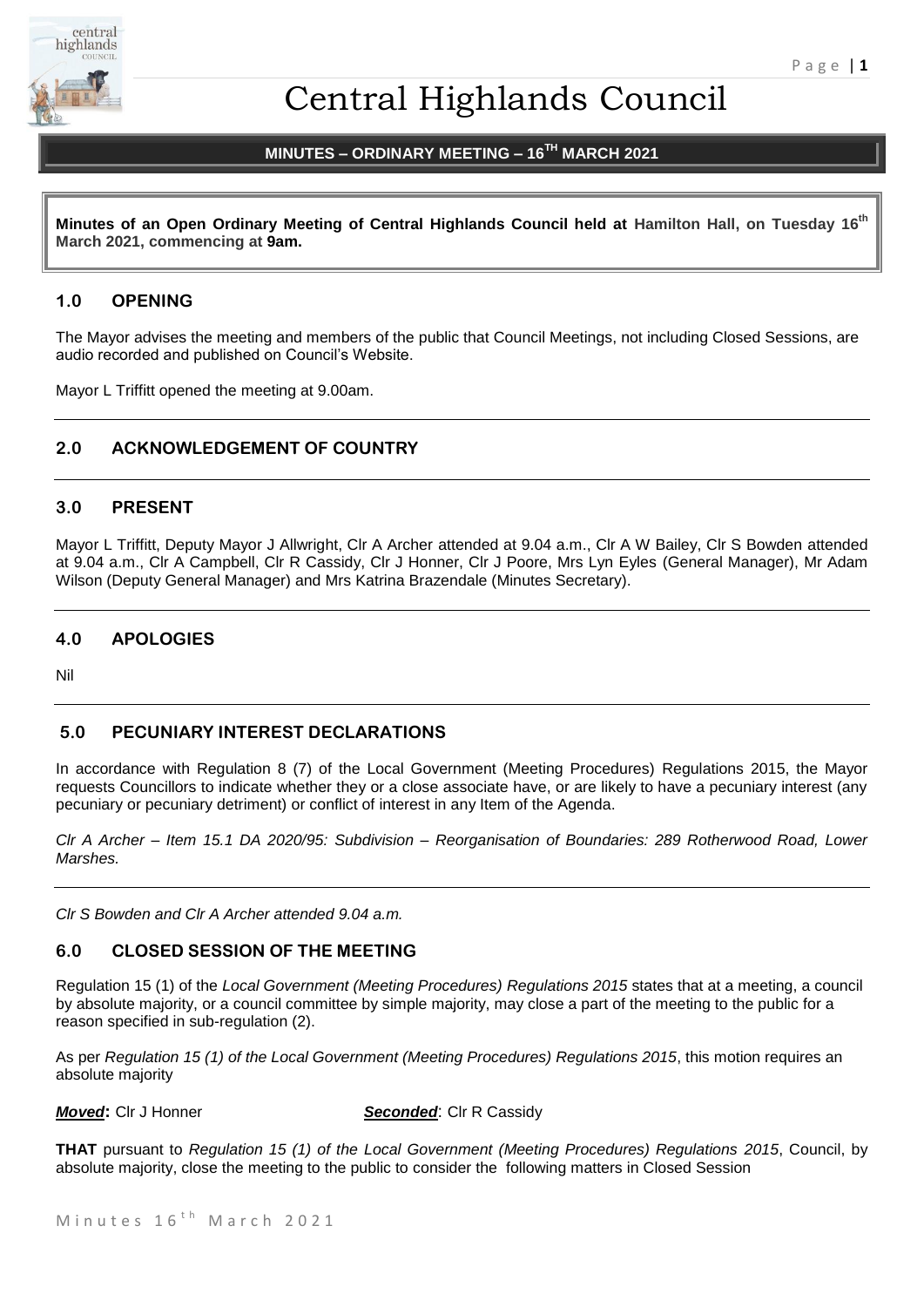*Regulations 2015*

**Matter** *Local Government (Meeting Procedures)* 

|               | .<br>or overfold flow on<br>February 2021                                                                                       | to the obtained on the contention it is nopt.<br>confidential                                                                                                                                                                                                                                                             |
|---------------|---------------------------------------------------------------------------------------------------------------------------------|---------------------------------------------------------------------------------------------------------------------------------------------------------------------------------------------------------------------------------------------------------------------------------------------------------------------------|
| $\mathcal{P}$ | <b>Confidential Matter</b>                                                                                                      | Regulation 15 $(2)(g)$ - information of a personal<br>and confidential nature or information provided<br>to the council on the condition it is kept<br>confidential                                                                                                                                                       |
| 3             | Application for Assistance under Policy<br>No 2020-58 - Commercial Addendum<br>to Financial hardship Assistance Model<br>Policy | Regulation 15 $(2)(j)$ – the personal hardship of<br>any person who is resident in, or is a ratepayer<br>in, the relevant municipal area                                                                                                                                                                                  |
| 4             | <b>Consideration of Matters for Disclosure</b><br>to the Public                                                                 | Regulation 15 (8) - While in a closed meeting,<br>the Council, or Council Committee, is to<br>consider whether any discussions, decisions,<br>reports or documents relating to that closed<br>meeting are to be kept confidential or released<br>to the public, taking into account privacy and<br>confidentiality issues |

# *FOR the Motion:*

**Item Number**

Mayor L Triffitt, Deputy Mayor J Allwright, Clr A Archer, Clr A W Bailey, Clr S Bowden, Clr A Campbell, Clr R Cassidy, Clr J Honner and Clr J Poore.

# **6.1 MOTION OUT OF CLOSED SESSION**

*Moved: Clr J Honner Seconded: Clr A Campbell*

**THAT** the Council:

- (1) Having met and dealt with its business formally move out of the closed session; and
- (2) Resolved to report that it has determined the following:

| <b>Item</b>   | <b>Matter</b>                                                                                                                             | <b>Outcome</b>                                                                                                                             |  |
|---------------|-------------------------------------------------------------------------------------------------------------------------------------------|--------------------------------------------------------------------------------------------------------------------------------------------|--|
| <b>Number</b> |                                                                                                                                           |                                                                                                                                            |  |
| 1             | Confirmation of the Minutes of the<br>Closed Session of the Ordinary<br>Meeting of Council held on 16<br>February 2021                    | Minutes of the Closed Session of the Ordinary<br>Meeting of Council held on 16 February 2021<br>were confirmed                             |  |
| $\mathbf{2}$  | <b>Confidential Matter</b>                                                                                                                | The matter was discussed by Council                                                                                                        |  |
| 3             | Application for Assistance under Policy<br>No 2020-58 - Commercial Addendum<br>Financial Hardship Assistance<br>to<br><b>Model Policy</b> | A rate remission of \$1,000 was approved under<br>Policy No 2020-58 - Commercial Addendum to<br>Financial Hardship Assistance Model Policy |  |
| 4             | Consideration of Matters for Disclosure<br>to the Public                                                                                  | Matters were considered                                                                                                                    |  |

# *FOR the Motion:*

Mayor L Triffitt, Deputy Mayor J Allwright, Clr A Archer, Clr A W Bailey, Clr S Bowden, Clr A Campbell, Clr R Cassidy, Clr J Honner and Clr J Poore.

**CARRIED**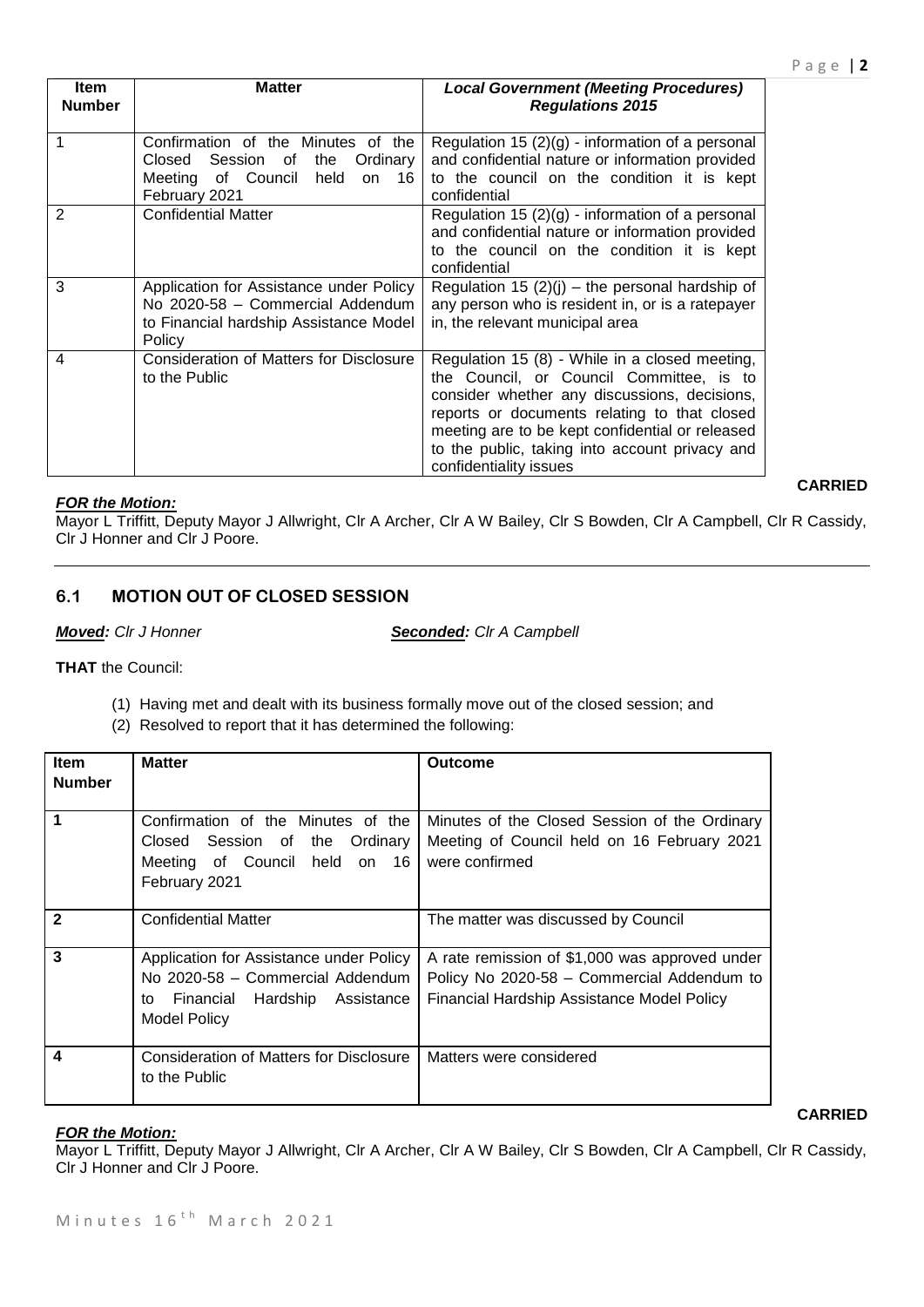# **OPEN MEETING TO PUBLIC**

Due to COVID-19 a limit of 4 members of the public, at any one time will be applied.

# **7.0 DEPUTATIONS**

10.00 – 10.30 Paul Molnar Hydro – Battery of the Nation Briefing

10.30 – 10.45 Jane Alpine & Lyn – Meadowbank Dam Works

10.45 – 11.00 Bill Dermondy – Proposed Medical/Health Petition

#### *The meeting resumed at 10.05 a.m.*

Paul Molnar provided Council with a presentation regarding Battery of the Nation, the presentation concluded at 10.43 a.m.

Jane Alpine and Lyn attended the meeting at 10.05 a.m. to provide Council with an update on the Meadowbank Dam Works and concluded at 11.00 a.m.

Bill Dermondy attended the meeting at 10.25 a.m. to provide Council with the Proposed Medical / Health Petition and concluded at 11.18 a.m.

*Damian Mackey (Planning Consultant SMC)* attended the meeting at 11.13 a.m.

# **7.1 PUBLIC QUESTION TIME**

No members of the Community were present

# **8.0 MAYORAL COMMITMENTS**

| 10 February 2021<br>11 February 2021<br>15 February 2021<br>16 February 2021<br>17 February 2021 | Meeting with General Manager, Meeting with CIr Bailey, Tele meeting with Councillor<br>Meeting with Community Member at Bothwell, Meeting with Councillor x 2<br>Meeting with Clyde Water Trust, DPIWE, Terry Byard Anglers Alliance Tasmania<br><b>AGM and Council Meeting Bothwell</b><br>Tele meeting with General Manager, Tele meeting with Councillor, Tele meeting with<br>Community member |
|--------------------------------------------------------------------------------------------------|----------------------------------------------------------------------------------------------------------------------------------------------------------------------------------------------------------------------------------------------------------------------------------------------------------------------------------------------------------------------------------------------------|
| 19 February 2021                                                                                 | <b>Business of Council</b>                                                                                                                                                                                                                                                                                                                                                                         |
| 20 February 2021                                                                                 | 217 <sup>th</sup> Anniversary of first settler                                                                                                                                                                                                                                                                                                                                                     |
| 21 February 2021                                                                                 | <b>Business of Council</b>                                                                                                                                                                                                                                                                                                                                                                         |
| 22 February 2021                                                                                 | Zoom Meeting with State Grants Commission, meeting with Councillor                                                                                                                                                                                                                                                                                                                                 |
| 23 February 2021                                                                                 | Citizenship Ceremony, Meeting with Community Relations Officer, Meeting with General<br>Manager, Meeting with 2 Rate Payers                                                                                                                                                                                                                                                                        |
| 24 February 2021                                                                                 | Community Member Calls x 4 and Rate Payer Calls, Tele Meeting with Deputy General<br>Manager                                                                                                                                                                                                                                                                                                       |
| 1 March 2021                                                                                     | Councillor Calls x 2                                                                                                                                                                                                                                                                                                                                                                               |
| 3 March 2021                                                                                     | Tele Meeting with Rate Payer, Tele Meeting with Councillor                                                                                                                                                                                                                                                                                                                                         |
| 4 March 2021                                                                                     | Rate Payer Meeting                                                                                                                                                                                                                                                                                                                                                                                 |
| 5 March 2021                                                                                     | <b>Business of Council</b>                                                                                                                                                                                                                                                                                                                                                                         |
| 7 March 2021                                                                                     | Great Lake Shack Owners Meeting, Lake Crescent Shack Owners Meeting                                                                                                                                                                                                                                                                                                                                |
| 8 March 2021                                                                                     | <b>Business of Council</b>                                                                                                                                                                                                                                                                                                                                                                         |
| 9 March 2021                                                                                     | Planning Meeting at Bothwell, Guest Speaker at Glenora School, Meeting with General<br>Manager                                                                                                                                                                                                                                                                                                     |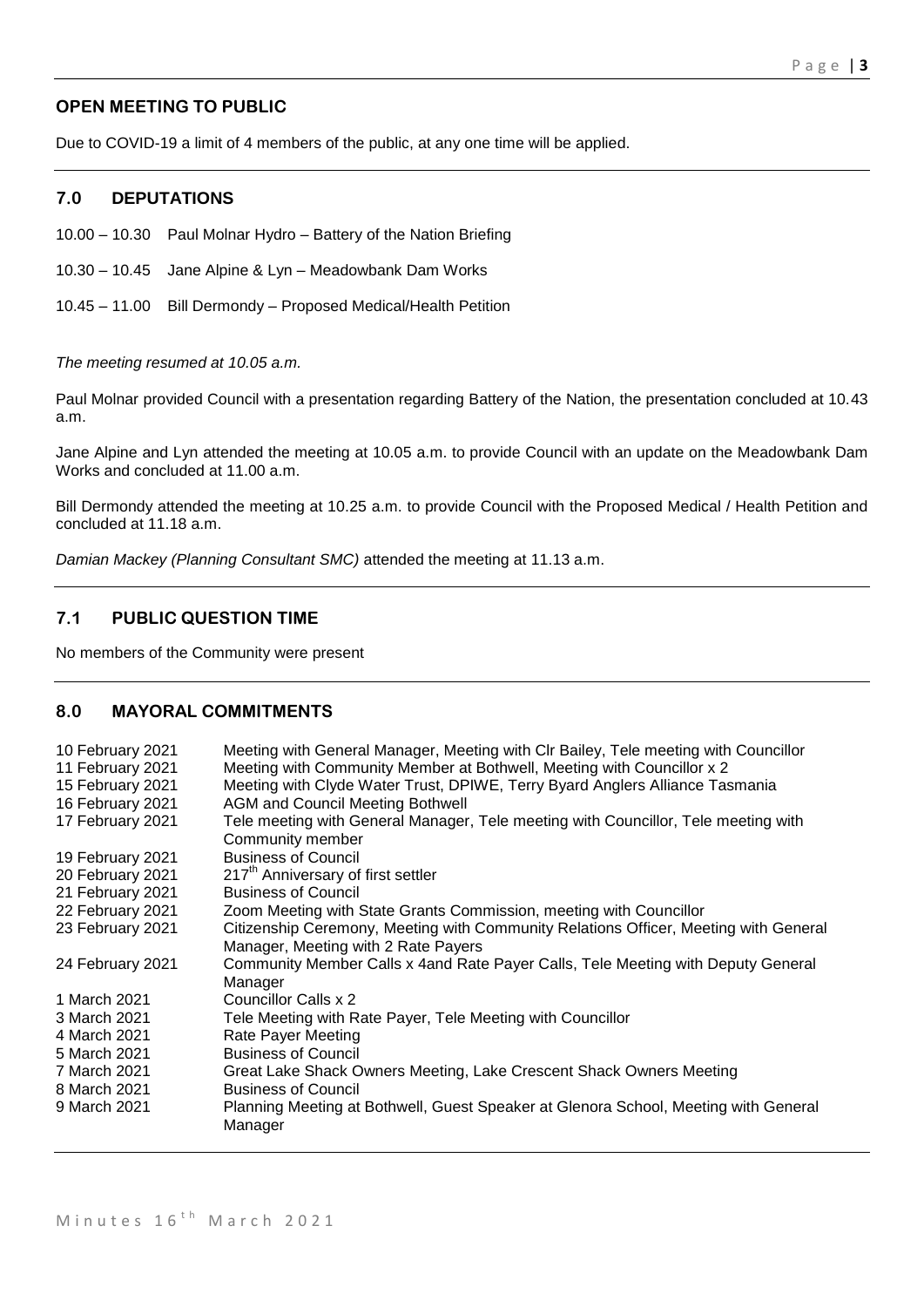# **8.1 COUNCILLOR COMMITMENTS**

# *Deputy Mayor Allwright*

| Annual General Meeting and Ordinary Council Meeting |
|-----------------------------------------------------|
| Bush-Watch Meeting Westerway                        |
| <b>Hall Meeting Westerway</b>                       |
| <b>Planning Meeting Bothwell</b>                    |
|                                                     |

# *Clr A Campbell*

| 16 February 2021     | Annual General Meeting and Ordinary Council Meeting               |
|----------------------|-------------------------------------------------------------------|
| 17 February 2021     | Teleconference with Mayor                                         |
| 18 February 2021     | Rural Primary Health Zoom meeting                                 |
| 20 February 2021     | LGAT annual elected member's professional development weekend     |
| 22 February 2021     | Ratepayer phone call                                              |
| 22 February 2021     | Audit Panel Meeting - Hamilton                                    |
| 22 February 2021     | Meeting with Dr Mary Lumsden                                      |
| 23 February 2021     | Phone call Tas Police                                             |
| 24 February 2021     | Phone call Ratepayer                                              |
| 24 February 2021     | Phone call with Councillors                                       |
| 24 February 2021     | Hatch meeting- Hamilton                                           |
| 26 February 2021     | Teleconference with Damien Jacobs - Corumbene                     |
| 01 March 2021        | Zoom meeting with Professor Roger Hughes- Health and Wellbeing    |
| 03 March 2021        | Letter to Corumbene                                               |
| 9 March 2021         | Submission for Rural Health Services inquiry- Legislative Council |
| <b>CIr R Cassidy</b> |                                                                   |
| 16 February 2021     | Annual General Meeting and Ordinary Council Meeting               |

9 March 2021 Planning Meeting Bothwell

# *Clr J Honner*

| 16 February 2021<br>24 February 2021 | Annual General Meeting and Ordinary Council Meeting<br>Hatch meeting- Hamilton |
|--------------------------------------|--------------------------------------------------------------------------------|
| 5 March 2021                         | St Michaels Church world day of prayer                                         |
| 7 March 2021                         | Shack owners meeting Miena                                                     |
| 10 March 2021                        | Rate payer inquiry                                                             |

# **STATUS REPORT COUNCILLORS**

| Item No. | <b>Meeting Date</b> | Agenda Item | Task                                                           | <b>Councillor Responsible</b> | <b>Current Status</b>                                                                | <b>Completed Date</b> |
|----------|---------------------|-------------|----------------------------------------------------------------|-------------------------------|--------------------------------------------------------------------------------------|-----------------------|
|          |                     |             |                                                                |                               | Mayor Triffitt, Clr Campbell & On going to provide Council with updates each Council |                       |
|          | 18-Feb-20           |             | 16.5 Cattle Hill Wind Farm Community Fund Committee CIr Honner |                               | meeting                                                                              |                       |
|          |                     |             |                                                                |                               | Work with HATCH and other relevant organisations in                                  |                       |
|          |                     |             |                                                                |                               | the Central Highlands area to co-ordinate a joint                                    |                       |
|          | 16-Feb-21           |             | 17.2 Inquiry into Rural Health Services in Tasmania            | Cir Campbell                  | submission to the Inquiry                                                            | Friday, 12 March 2021 |
|          |                     |             |                                                                |                               | Councillor Poore and Development & Environmental                                     |                       |
|          |                     |             | Concept plan for the redevelopment of the                      |                               | Services Manager to prepare a concept plan for the                                   |                       |
|          | 16-Feb-21           |             | 17.5 Bothwell Caravan Park                                     | Cir Poore                     | redevelopment of the Bothwell Caravan Park                                           |                       |

# **8.2 GENERAL MANAGER'S COMMITMENTS**

| 16 February 2021 | <b>AGM &amp; Council Meeting</b>      |
|------------------|---------------------------------------|
| 22 February 2021 | Virtual Visit State Grants Commission |
| 22 February 2021 | <b>Audit Panel Meeting</b>            |
| 23 February 2021 | <b>Citizenship Ceremony Bothwell</b>  |
| 25 February 2021 | <b>Meeting Ratepayer</b>              |
| 9 March 2021     | Planning Committee Workshop           |
|                  |                                       |

# **8.3 DEPUTY GENERAL MANAGER'S COMMITMENTS**

| 16 February 2021 | <b>Ordinary Council Meeting</b> |
|------------------|---------------------------------|
| 22 February 2021 | <b>Audit Panel Meeting</b>      |
| 22 February 2021 | Trainee sign appointment        |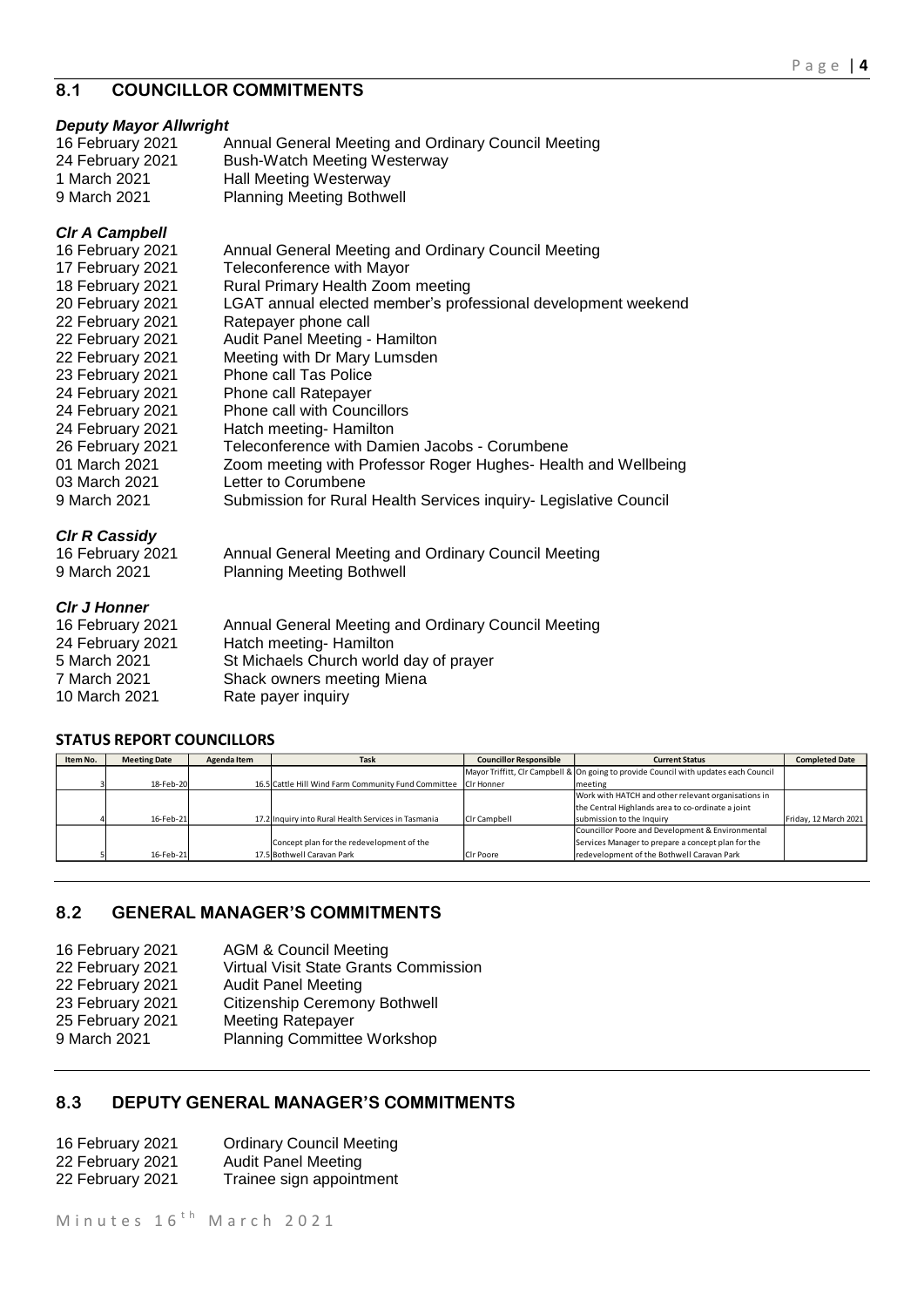**CARRIED**

| Visit with State Grants Commission                         |
|------------------------------------------------------------|
| Meeting with Rural Alive & Well                            |
| Meeting with Southern Municipal Coordinators Liaison Group |
| Meeting with Southern Regional Social Recovery Committee   |
| Regional Economic Development Strategy Workshop            |
| Municipal Recovery Coordinators Monthly Meeting            |
|                                                            |

# **9.0 NOTIFICATION OF COUNCIL WORKSHOPS HELD**

# **9.1 FUTURE WORKSHOPS**

Workshop Councillors and Staff - Long Term Asset Management Plan – 27<sup>th</sup> April 2021, Hamilton Office 10.00 a.m.

# **10.0 MAYORAL ANNOUNCEMENTS**

Support letters are still being received from all tiers of Government in relation to the Telstra Support

# **11.0 MINUTES**

# **11.1 RECEIVAL DRAFT MINUTES ORDINARY MEETING**

**Moved:** Clr J Honner **Seconded:** Clr A Campbell

THAT the Draft Minutes of the Open Council Meeting of Council held on Tuesday 16<sup>th</sup> February 2021 be received. **CARRIED**

#### *FOR the Motion:*

Mayor L Triffitt, Deputy Mayor J Allwright, Clr A Archer, Clr A W Bailey, Clr S Bowden, Clr A Campbell, Clr R Cassidy, Clr J Honner and Clr J Poore.

# **11.2 CONFIRMATION OF MINUTES ORDINARY MEETING**

**Moved:** Clr A W Bailey **Seconded:** Clr A Campbell

THAT the Minutes of the Open Council Meeting of Council held on Tuesday 16<sup>th</sup> February 2021 be confirmed. **CARRIED**

#### *FOR the Motion:*

Mayor L Triffitt, Deputy Mayor J Allwright, Clr A Archer, Clr A W Bailey, Clr S Bowden, Clr A Campbell, Clr R Cassidy, Clr J Honner and Clr J Poore.

# **11.3 RECEIVAL DRAFT MINUTES PLANNING COMMITTEE MEETING**

**Moved:** Clr J Honner **Seconded:** Clr J Poore

**THAT** the Draft Minutes of the Planning Committee Meeting held on Tuesday 9<sup>th</sup> March 2021 be received.

#### *FOR the Motion:*

Mayor L Triffitt, Deputy Mayor J Allwright, Clr A Archer, Clr A W Bailey, Clr S Bowden, Clr A Campbell, Clr R Cassidy, Clr J Honner and Clr J Poore.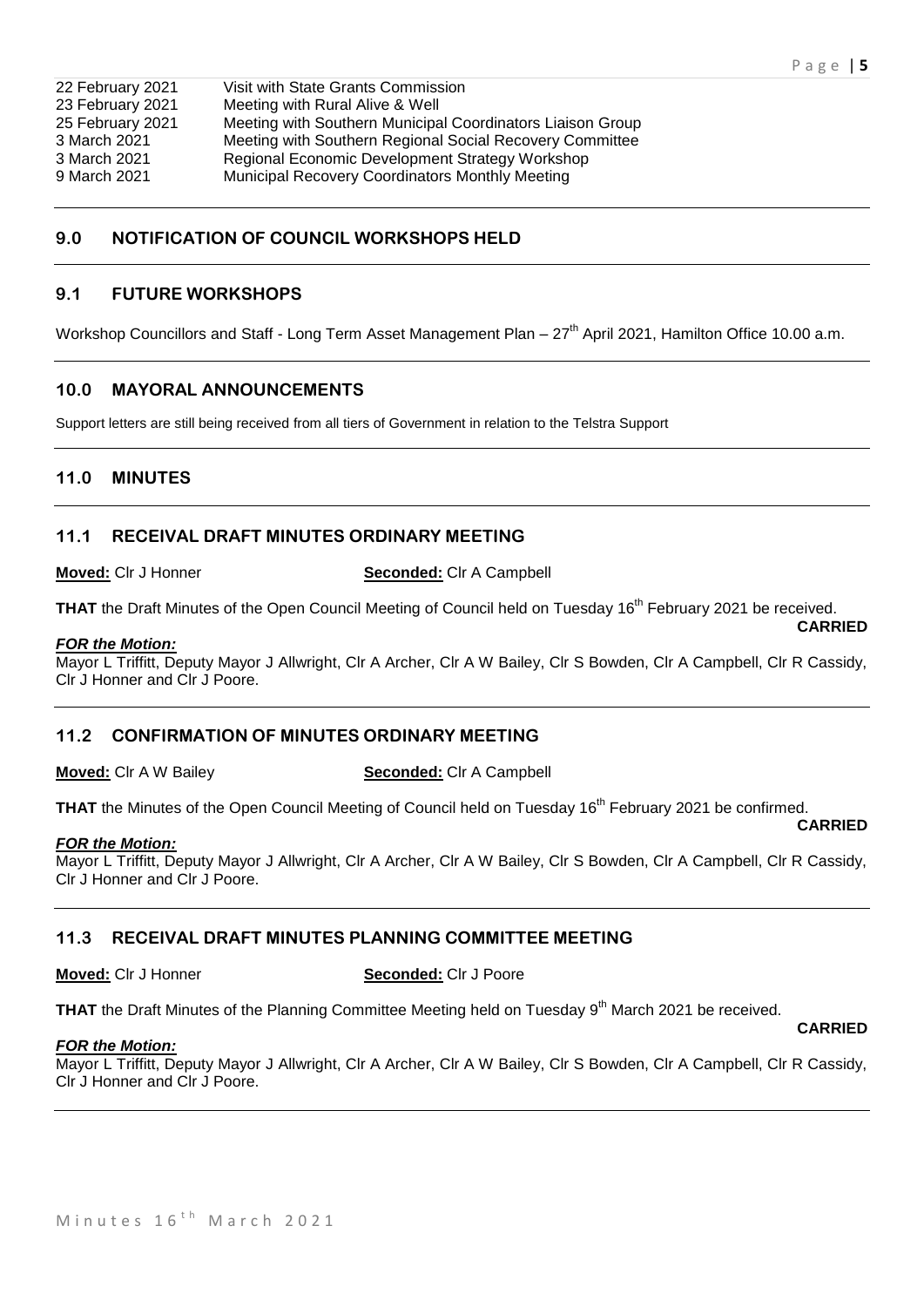**CARRIED**

# **11.4 RECEIVAL DRAFT MINUTES AUDIT PANEL MEETING**

**Moved:** Deputy Mayor J Allwright **Seconded:** Clr A Campbell

**THAT** the Draft Minutes of the Audit Panel Meeting held on Monday 22<sup>nd</sup> February 2021 be received.

#### *FOR the Motion:*

Mayor L Triffitt, Deputy Mayor J Allwright, Clr A Archer, Clr A W Bailey, Clr S Bowden, Clr A Campbell, Clr R Cassidy, Clr J Honner and Clr J Poore.

# **12.0 BUSINESS ARISING**

- 13.0 That Dr J Kelman be invited to attend the March Ordinary Meeting
- 15.1 Correspondence sent by Development & Environmental Services Manager
- 15.2 Correspondence sent by Environmental Health Officer
- 15.4 Correspondence sent by Development & Environmental Services Manager
- 15.5 Development & Environmental Services Manager to undertake 'awareness advertising' in Council's newsletter and 'The Digest'.
- 17.1 Correspondence sent by Deputy General Manager
- 17.2 Councillor Campbell to work with HATCH and other relevant organisations in the Central Highlands area to co-ordinate a joint submission to the Inquiry into Rural Health Services in Tasmania
- 17.3 Correspondence sent by Deputy General Manager
- 17.5 Councillor Poore and Development & Environmental Services Manager to prepare a concept plan for the redevelopment of the Bothwell Caravan Park and Works & Service Manager obtain costing to repair tennis court at Bothwell
- 17.6 Item be deferred pending further information
- 17.9 Correspondence sent by Works and Service Manager
- 18.1 Correspondence sent by Deputy General Manager

# **13.0 DERWENT CATCHMENT PROJECT REPORT**

**Moved:** Clr J Honner **Seconded:** Clr J Poore

**THAT** the Derwent Catchment Project report be received.

# *FOR the Motion:*

Mayor L Triffitt, Deputy Mayor J Allwright, Clr A Archer, Clr A W Bailey, Clr S Bowden, Clr A Campbell, Clr R Cassidy, Clr J Honner and Clr J Poore.

# **14.0 FINANCE REPORT**

**Moved:** Clr J Honner **Seconded:** Clr R Cassidy

**THAT** the Finance Reports be received.

#### *FOR the Motion:*

Mayor L Triffitt, Deputy Mayor J Allwright, Clr A Archer, Clr A W Bailey, Clr S Bowden, Clr A Campbell, Clr R Cassidy, Clr J Honner and Clr J Poore.

# **CARRIED**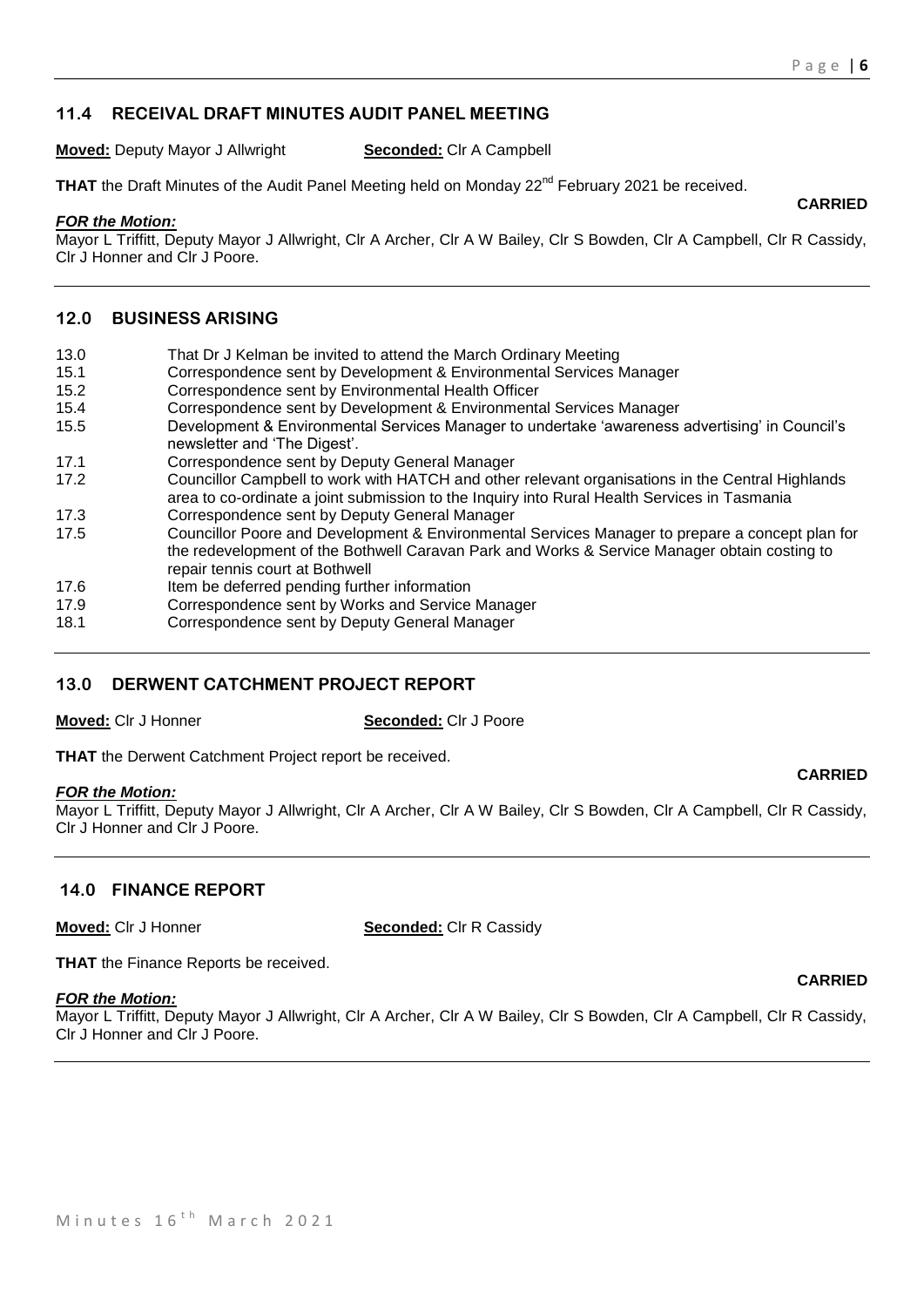# **15.0 DEVELOPMENT & ENVIRONMENTAL SERVICES**

In accordance with Regulation 25(1) of the Local Government (Meeting Procedures) Regulations 2015, the Mayor advises that the Council intends to act as a Planning Authority under the Land Use Planning and Approvals Act 1993, to deal with the following items:

**Moved:** Clr J Poore **Seconded:** Clr J Honner

**THAT** the Development & Environmental Services Report be received.

#### *FOR the Motion:*

Mayor L Triffitt, Deputy Mayor J Allwright, Clr A Archer, Clr A W Bailey, Clr S Bowden, Clr A Campbell, Clr R Cassidy, Clr J Honner and Clr J Poore.

*Graham Rogers (Manager Development Services) attended the meeting at 11.30 a.m.*

**Moved:** Clr J Poore **Seconded:** Clr R Cassidy

**THAT** move to Item 15.2 Draft Central Highlands Local Provisions Schedule – Response to the Tasmanian Planning Commission **CARRIED**

# *FOR the Motion:*

Mayor L Triffitt, Deputy Mayor J Allwright, Clr A Archer, Clr A W Bailey, Clr S Bowden, Clr A Campbell, Clr R Cassidy, Clr J Honner and Clr J Poore.

# **15.2 DRAFT CENTRAL HIGHLANDS LOCAL PROVISIONS SCHEDULE – RESPONSE TO THE TASMANIAN PLANNING COMMISSION**

**Moved:** Clr R Cassidy **Seconded:** Clr J Poore

**THAT**, in regard to the Draft Central Highlands Local Provisions Schedule, Council advise the Tasmanian Planning Commission as follows:

- 1. In light of the inability within the current planning reform process to reform the local heritage listings and thereby align the spatial extent of heritage places with their equivalent listings in the Tasmanian Heritage Register, all local heritage places are to be removed from the Table C6.1.
- 2. The zoning of land subject to mining leases be as indicated in the attached table, *Central Highlands Draft Local Provisions Schedule - Zoning Clarification Table – Mining Leases – MRT Comment - 9 March 2021*, as per the advice of Mineral Resources Tasmania.
- 3. The zoning of titles queried by the Tasmanian Planning Commission in the rural areas be confirm as per the table in the attached document *Paper 3: Rural and Agriculture Zone Allocation - Draft Central Highlands Local Provisions Schedule – 10 March 2021.*
- 4. In consideration of the comments received from interested parties regarding the Draft Lake Meadowbank Specific Area Plan (29 November 2020), the Plan be modified as follows:
	- (a). A provision that addresses the cumulative impact of multiple onsite wastewater disposal systems (similar to that proposed in the draft Sorell LPS) be included.
	- (b). A Plan Purpose statement specifically addressing water quality be included.
	- (c). The Aboriginal Heritage Development Standard's Acceptable Solution and Performance Criteria be aligned with the statutory mechanisms pertaining to compliance with the *Aboriginal Heritage Act 1975*, being the *Certificate and Unanticipated Discovery Plan*, the *Assessment Result* and the *Approved Permit*.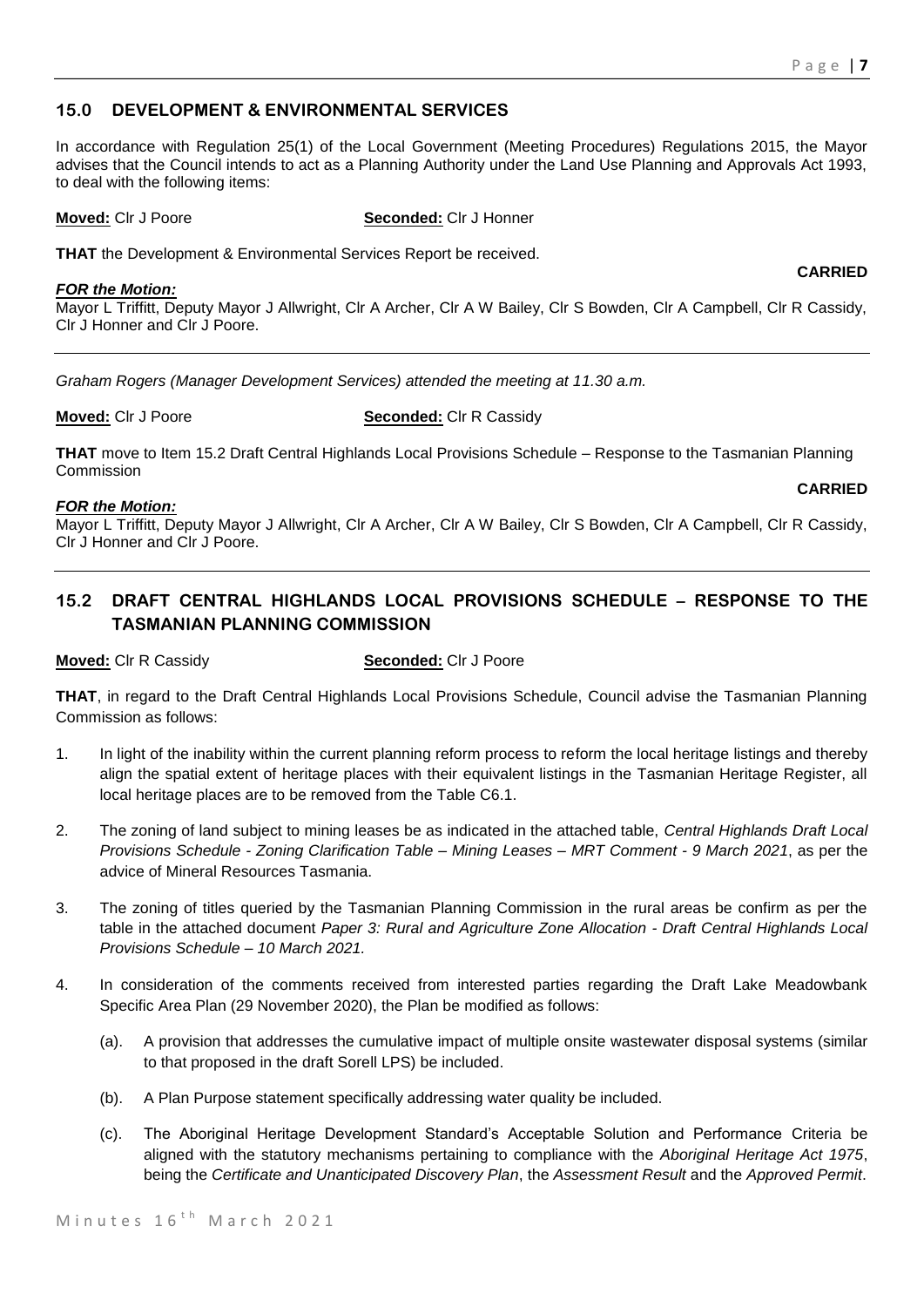- (d). The zoning of the land within the Specific Area Plan be amended to Rural to better mirror the holistic effect of the current planning scheme provisions.
- (e). The boundary of the SAP area, particularly in the northern section, be corrected so as to align with cadastral boundaries.
- 5. In regard to land with Conservation Covenants, Council's policy position on this matter does not change from one property to another. Therefore, in Council's view, specific justification for individual properties is not warranted. If it is the State Government's policy that land with Conservation Covenants should be zoned Environmental Management, then the State Government should articulate this and mandate such zoning in Local Provisions Schedules.

#### *FOR the Motion:*

#### **CARRIED**

**CARRIED**

Mayor L Triffitt, Deputy Mayor J Allwright, Clr A Archer, Clr A W Bailey, Clr S Bowden, Clr A Campbell, Clr R Cassidy, Clr J Honner and Clr J Poore.

**Moved:** Clr J Poore **Seconded:** Clr R Cassidy

**THAT** Item 15.1 be brought back onto the agenda.

#### *FOR the Motion:*

Mayor L Triffitt, Deputy Mayor J Allwright, Clr A Archer, Clr A W Bailey, Clr S Bowden, Clr A Campbell, Clr R Cassidy, Clr J Honner and Clr J Poore.

*Clr A Archer declared an interest and left the meeting*

# **15.1 DA 2020/95: SUBDIVISION – REORGANISATION OF BOUNDARIES : 289 ROTHERWOOD ROAD, LOWER MARSHES**

**Moved:** Clr J Poore **Seconded:** Clr J Honner

**THAT** Council Approve in accordance with section 57 of the Land Use Planning and Approvals Act 1993 the Planning Authority **Approve** the Development Application DA2020/95 Reorganisation of Boundaries, 289 Rotherwood Road, Lower Marshes CT167018/1, subject to conditions in accordance with the Recommendation.

# **Conditions**

#### *General*

- 1) The subdivision layout or development must be carried out substantially in accordance with the application for planning approval, the endorsed drawings and with the conditions of this permit and must not be altered or extended without the further written approval of Council.
- 2) This permit shall not take effect and must not be acted on until 15 days after the date of receipt of this permit unless, as the applicant and the only person with a right of appeal, you notify Council in writing that you propose to commence the use or development before this date, in accordance with Section 53 of the Land Use Planning and Approvals Act 1993.

*Services*

3) The Subdivider must pay the cost of any alterations and/or reinstatement to existing services, Council infrastructure or private property incurred as a result of the proposed subdivision works. Any work required is to be specified or undertaken by the authority concerned.

#### *Final plan*

4) A final approved plan of survey and schedule of easements as necessary, together with one copy, must be submitted to Council for sealing. The final approved plan of survey must be substantially the same as the endorsed plan of subdivision and must be prepared in accordance with the requirements of the Recorder of **Titles**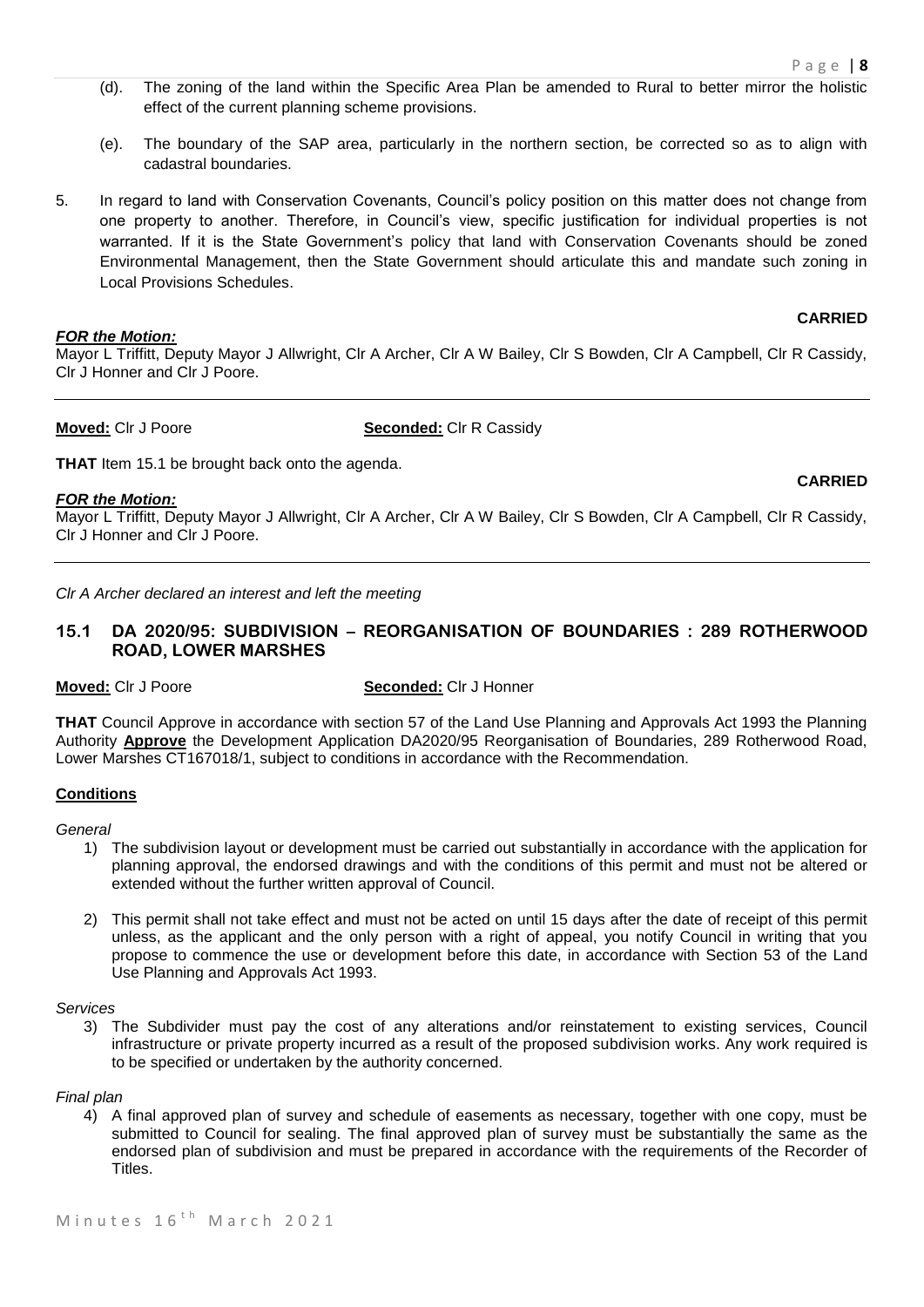- 5) A fee of \$210.00, or as otherwise determined in accordance with Council's adopted fee schedule, must be paid to Council for the sealing of the final approved plan of survey.
- 6) All conditions of this permit, including either the completion of all works and maintenance or payment of security in accordance with this permit, must be satisfied before the Council seals the final plan of survey for each stage.
- 7) It is the subdivider's responsibility to notify Council in writing that the conditions of the permit have been satisfied and to arrange any required inspections.

#### **The following advice applies to this permit:**

- a) This permit does not imply that any other approval required under any other legislation has been granted.
- b) If you notify Council that you intend to commence the use or development before the date specified above you forfeit your right of appeal in relation to this permit.
- c) Council Officers note the recommendations to property CT167017/1 of the Bushfire Hazard Report. It is advised that the owner undertake the upgrades as per 4.0 Recommendations of the Bushfire Hazard Report.

#### **CARRIED**

#### *FOR the Motion:*

Mayor L Triffitt, Deputy Mayor J Allwright, Clr A W Bailey, Clr S Bowden, Clr A Campbell, Clr R Cassidy, Clr J Honner and Clr J Poore.

*Clr A Archer returned to the meeting at 11.48 a.m. Damian Mackey (Planning Consultant SMC) left the meeting at 11.50 a.m.*

# **15.3 RECREATIONAL CAMPING AND FISHING FACILITIES PROGRAM**

**Moved:** Clr A Archer **Seconded:** Clr R Cassidy

**THAT** Council

- (a) write to The Shack Owners Association and express our details as to why Council is unable to, at this stage assist them in terms of the funding grant;
- (b) apply for an expression of interest under the Recreational Camping and Fishing Facilities Program to undertake replacing the toilet block at Bethune Park camping area at Lake Meadowbank estimated cost \$80,000

#### **CARRIED**

# *FOR the Motion:*

Mayor L Triffitt, Deputy Mayor J Allwright, Clr A Archer, Clr A W Bailey, Clr S Bowden, Clr A Campbell, Clr R Cassidy, Clr J Honner and Clr J Poore.

# **Moved:** Clr R Cassidy **Seconded:** Clr A Archer

**THAT** Council write to the Tasmanian Fire Service to explain the rationality behind the legislation for subdivisions.

**CARRIED 7/2**

# *FOR the Motion:*

Mayor L Triffitt, Clr A Archer, Clr A W Bailey, Clr S Bowden, Clr A Campbell, Clr R Cassidy and Clr J Honner *AGAINST the Motion:*

Deputy Mayor J Allwright and Clr J Poore

# **15.4 VIETNAM VETERANS & VETERANS MOTOCYCLE CLUB, TASMANIA CHAPER FUND RAISING**

#### **Noted**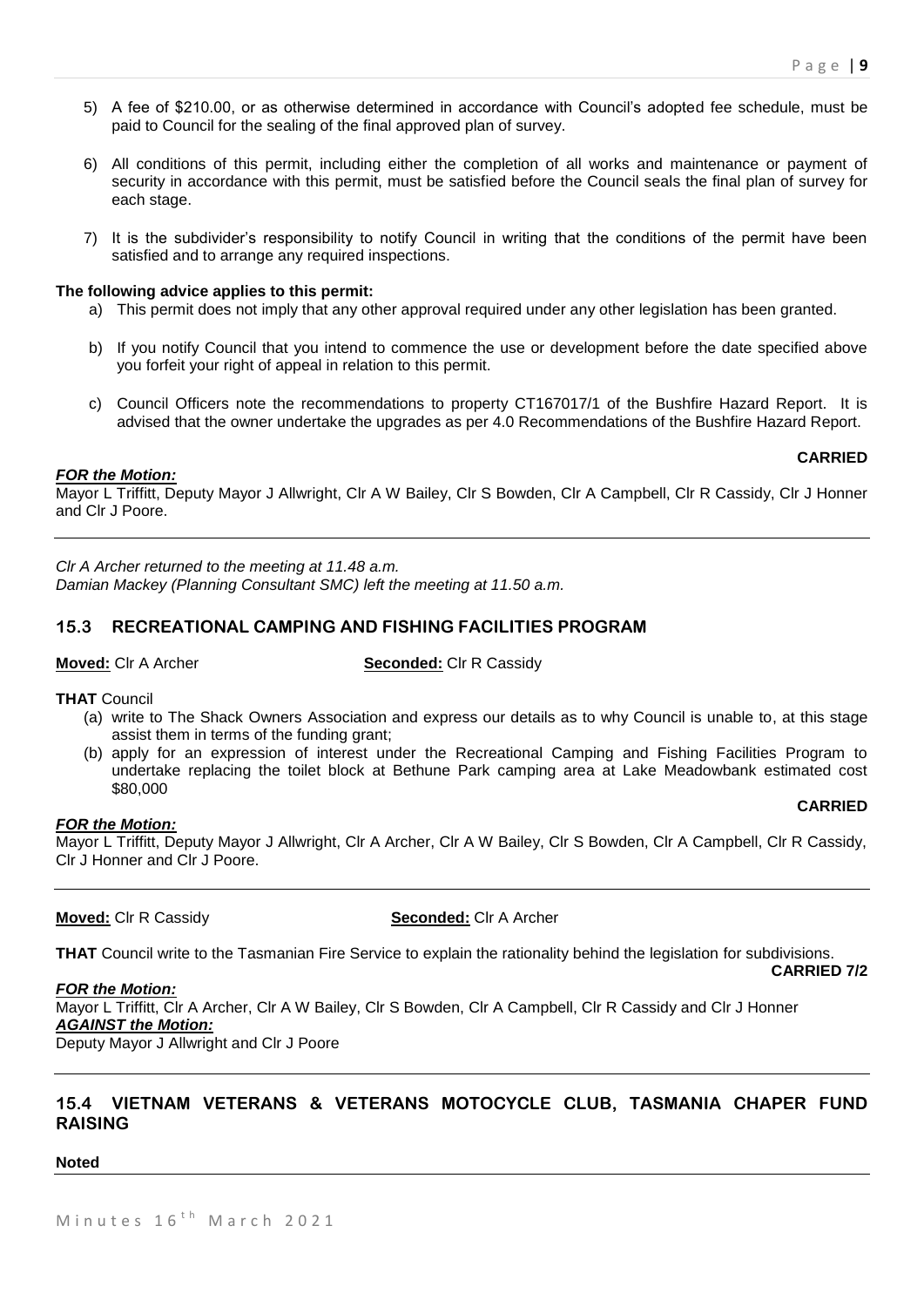# **15.5 PURCHASE AND INSTALL DISHWASHERS AT HAMILTON AND BOTHWELL HALLS**

**Moved:** Clr A Campbell **Seconded:** Clr A W Bailey

**THAT** Council install dishwashers at the Hamilton and Bothwell Halls at the approximate costings for 15 place setting dishwasher - \$1,000 to \$1,400 and approximate Installation Cost - \$1,000

# *FOR the Motion:*

Mayor L Triffitt, Deputy Mayor J Allwright, Clr A Archer, Clr A W Bailey, Clr S Bowden, Clr A Campbell, Clr R Cassidy, Clr J Honner and Clr J Poore.

# **15.6 WAR MEMORIAL FENTONBURY**

**Moved:** Deputy Mayor J Allwright **Seconded:** Clr R Cassidy

**THAT** Council authorise the General Manager to sign and seal the Final Plan of Survey for the Fentonbury War Memorial Site

#### *FOR the Motion:*

Mayor L Triffitt, Deputy Mayor J Allwright, Clr A Archer, Clr A W Bailey, Clr S Bowden, Clr A Campbell, Clr R Cassidy, Clr J Honner and Clr J Poore.

*The meeting was suspended for lunch at 12.15 p.m. and resumed at 12.51 p.m. Clr A Archer, Clr R Cassidy, Lyn Eyles (General Manager) and Adam Wilson (Deputy General Manager) was not in attendance when the meeting resumed.*

# **15.6 DRAFT WASTE RESOURCE RECOVERY BILL 2021 UPDATE**

**Moved:** Cir J Honner **Seconded:** Cir A Campbell

#### **THAT**

- Council allocate budget money for the 2021-2022 year for waste levy
- Council budget for the Volumetric survey of the landfill

# *FOR the Motion:*

Mayor L Triffitt, Deputy Mayor J Allwright, Clr A W Bailey, Clr S Bowden, Clr A Campbell, Clr J Honner and Clr J Poore.

*Clr A Archer and Clr R Cassidy returned to the meeting at 12.56 p.m.*

# **15.7 ROADSIDE BINS IN THE LAKES AREA**

**Moved:** Clr J Honner **Seconded:** Clr J Poore

#### **THAT**

- Council approved the increase for the 2021-2022 budget to cover extending weekly empties and the possibility of adding extra bins.
- Council approved splitting the waste tenders into roadside bins (Lakes area) and waste transfer station collections.
- These recommendations be placed on the agenda for the next Waste Committee Meeting.

# *FOR the Motion:*

Mayor L Triffitt, Deputy Mayor J Allwright, Clr A Archer, Clr A W Bailey, Clr S Bowden, Clr A Campbell, Clr R Cassidy, Clr J Honner and Clr J Poore.

# **CARRIED**

**CARRIED**

#### **CARRIED**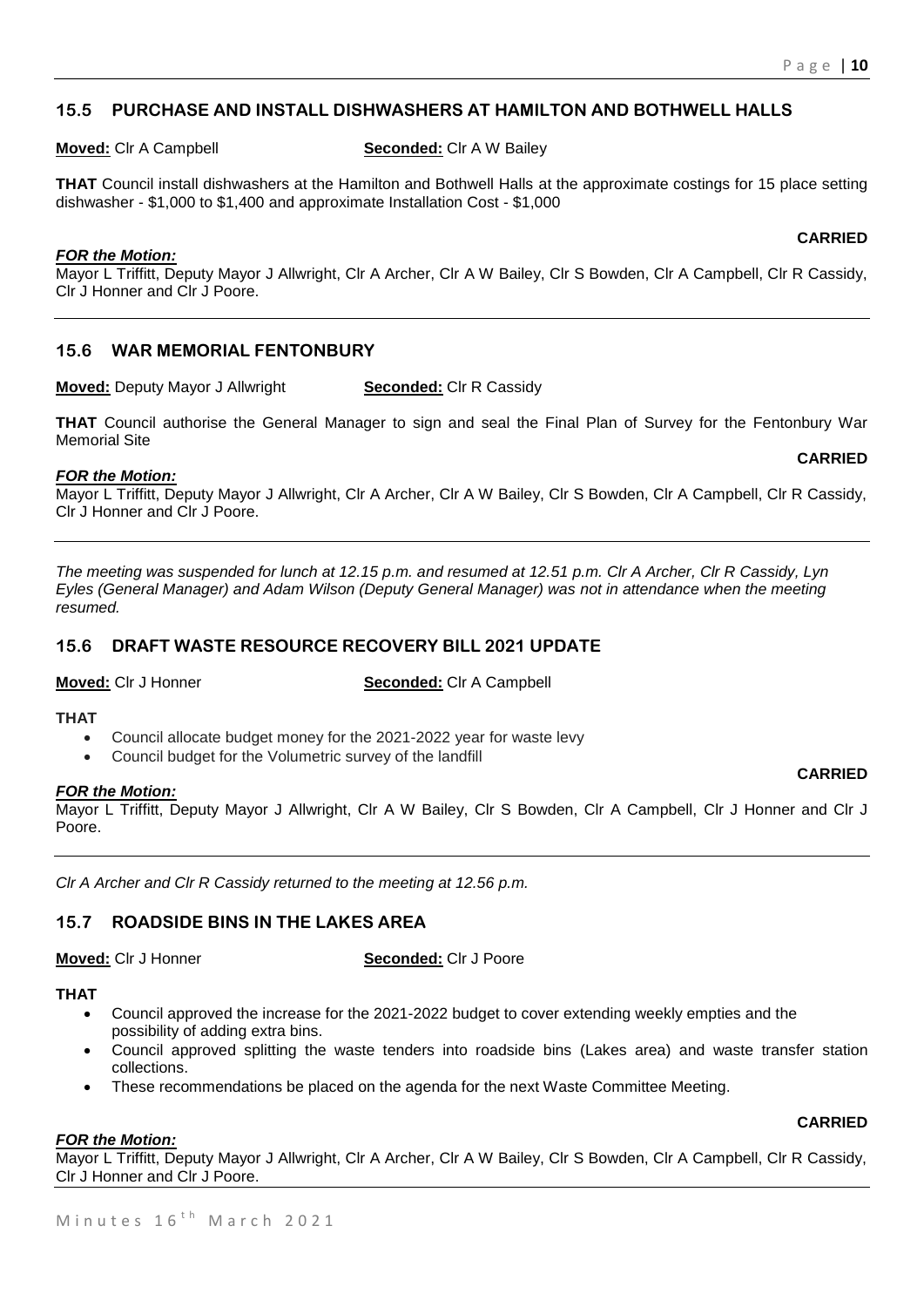*Jason Branch (Manager Works and Services) attended the meeting at 12.56 p.m.*

# **15.8 HAMILTON COUNCIL OFFICE RE-ROOF UPDATE**

#### **Noted**

*Lyn Eyles (General Manager) and Adam Wilson (Deputy General Manager) returned to the meeting at 1.01 p.m.*

# **15.9 COVID 19 VACCINATION UPDATE**

# **Noted**

# **15.10 DES BRIEFING REPORT**

# **PLANNING PERMITS ISSUED UNDER DELEGATION**

The following planning permits have been issued under delegation during the past month.

# **NO PERMIT REQUIRED**

| DA NO.     | <b>APPLICANT</b> | <b>LOCATION</b>                  | <b>PROPOSAL</b>          |
|------------|------------------|----------------------------------|--------------------------|
| 2021/00013 | R Bean           | 485 Rockmount Road,<br>Ellendale | Replace Caravan with Bus |
| 2021/00015 | A R Turvey       | 117 Jones Road, Miena            | Outbuilding              |

# **PERMITTED**

| DA NO.       | <b>APPLICANT</b>         | <b>LOCATION</b>               | <b>PROPOSAL</b>                      |
|--------------|--------------------------|-------------------------------|--------------------------------------|
| 2021 / 00004 | P Feil (Parks & Wildlife | Fergys Paddock Campground,    | Toilet                               |
|              | Service)                 | Lake St Clair                 |                                      |
| 2021/00006   | Woodard & Lowe           | 40 Arthurs Lake Road, Arthurs | <b>Outbuilding (Customer Toilet)</b> |
|              | <b>Family Trust</b>      | Lake                          |                                      |
| 2021 / 00010 | R Hodge, E Lockley       | 37a Cider Gum Road, Miena     | Visitor Accommodation (Use in        |
|              |                          |                               | <b>Existing Habitable Building)</b>  |

# **DISCRETIONARY**

| DA NO.     | <b>APPLICANT</b> | <b>LOCATION</b>     | <b>PROPOSAL</b> |
|------------|------------------|---------------------|-----------------|
| 2021/00005 | Katree Designs   | 11 Ruby Road, Miena | <b>Dwelling</b> |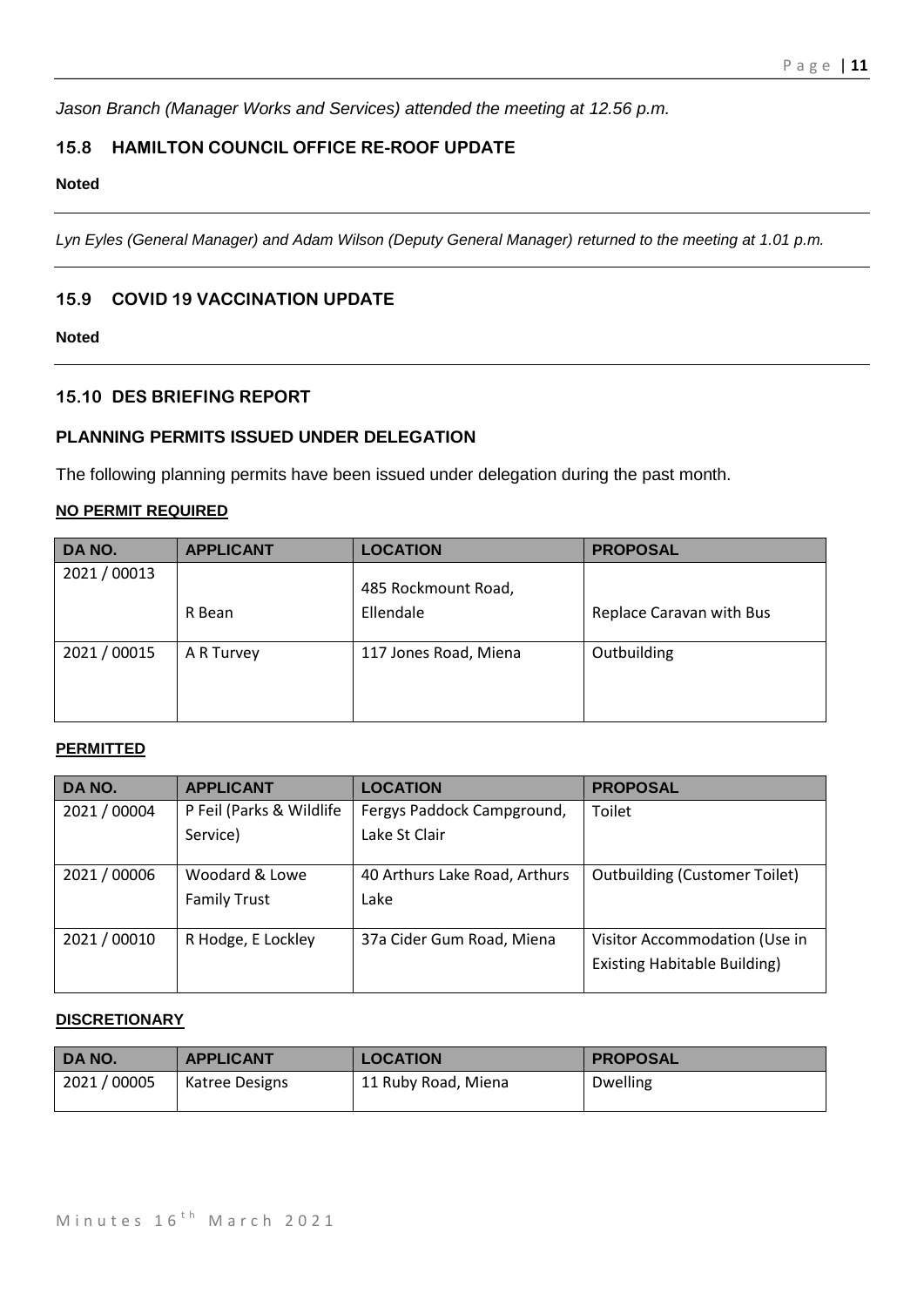#### **ANIMAL CONTROL**

**IMPOUNDED DOGS** No dogs have been impounded over the past month.

#### **STATISTICS AS OF 10 MARCH 2021**

**Registrations** Number of Dogs Registered –967 Number of Dogs Pending Re-Registration – 4

**Kennel Licences** Number of Licenses Issued –29 Number of Licences Pending – 0

# **15.11 POLICY NO. 2013- 07 - COUNCIL CAMPING GROUND FACILITIES POLICY**

**Moved:** Deputy Mayor J Allwright **Seconded:** Clr R Cassidy

**THAT** Council adopt Policy No 2013-07 Council Camping Ground Facilities Policy.

#### *FOR the Motion:*

Mayor L Triffitt, Deputy Mayor J Allwright, Clr A Archer, Clr A W Bailey, Clr S Bowden, Clr A Campbell, Clr R Cassidy, Clr J Honner and Clr J Poore.

# **15.12 DRAFT CAT MANAGEMENT STRATEGY**

#### **Moved:** Clr R Cassidy **Seconded:** Clr J Honner

**THAT** the Development & Environmental Services Manager invites the Regional Cat Management Coordinator to a workshop to discuss the Draft Cat Management Strategy. (Tuesday 27<sup>th</sup> April at 12.00 noon Hamilton)

#### *FOR the Motion:*

Mayor L Triffitt, Deputy Mayor J Allwright, Clr A Archer, Clr A W Bailey, Clr S Bowden, Clr A Campbell, Clr R Cassidy, Clr J Honner and Clr J Poore.

**Moved:** Deputy Mayor J Allwright **Seconded:** Clr A W Bailey

**THAT** Council endorse the Request to Amend the Southern Tasmania Regional Land Use Strategy 2010-2035 – Urban Growth Boundary at 66 Summerhill Road

*Graham Rogers (Manager Development Services) left the meeting at 1.10 p.m.*

# **16.0 WORKS & SERVICES**

**Moved:** Clr R Cassidy **Seconded:** Clr J Honner

**THAT** the Works & Services Report be received.

#### *FOR the Motion:*

Mayor L Triffitt, Deputy Mayor J Allwright, Clr A Archer, Clr A W Bailey, Clr S Bowden, Clr A Campbell, Clr R Cassidy, Clr J Honner and Clr J Poore.

**CARRIED**

**CARRIED**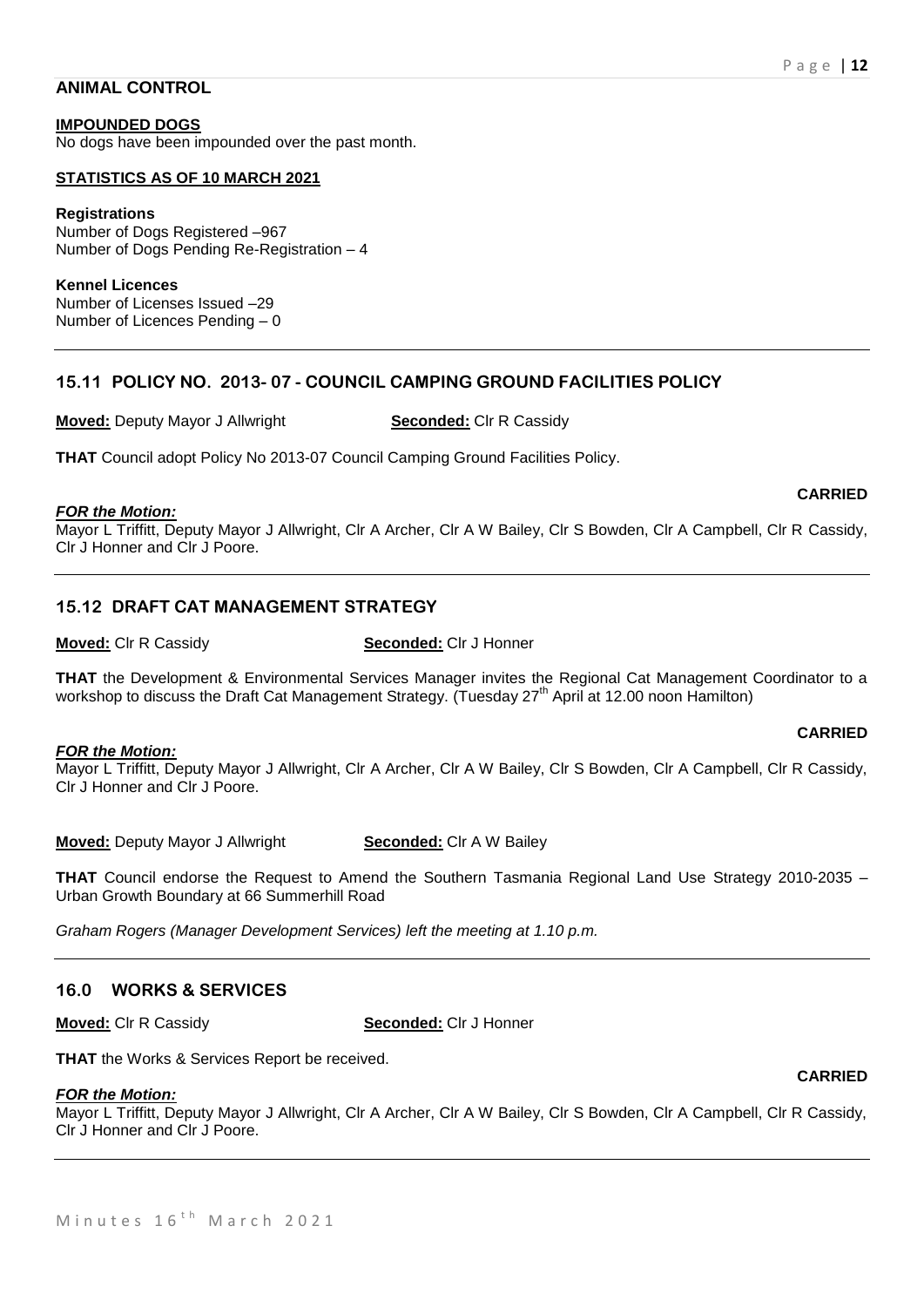**Moved:** Clr S Bowden **Seconded:** Clr J Poore

**THAT** Council install plastic toilet seats at the Bothwell Public Toilets

*FOR the Motion:*

Mayor L Triffitt, Deputy Mayor J Allwright, Clr A Archer, Clr A W Bailey, Clr S Bowden, Clr A Campbell, Clr J Honner and Clr J Poore. *AGAINST the Motion:*

Clr R Cassidy

# **16.1 TARGA ROAD CLOSURES**

**Moved:** Clr J Honner **Seconded:** Clr J Poore

**THAT** Council Works and Services Manager write to Targa stating that Council have no objection and are aware of the event.

# *FOR the Motion:*

Mayor L Triffitt, Deputy Mayor J Allwright, Clr A Archer, Clr A W Bailey, Clr S Bowden, Clr A Campbell, Clr R Cassidy, Clr J Honner and Clr J Poore.

# **16.2 WAR MEMORIAL AT FENTONBURY**

**Moved:** Clr A Campbell **Seconded:** Clr A W Bailey

**THAT** Council accept quote 2 for the fence and quote 3 for the installation.

# *FOR the Motion:*

Mayor L Triffitt, Deputy Mayor J Allwright, Clr A Archer, Clr A W Bailey, Clr S Bowden, Clr A Campbell, Clr R Cassidy, Clr J Honner and Clr J Poore.

# **16.3 DRAFT NATIONAL ROAD SAFETY STRATEGY**

# **Moved:** Clr R Cassidy **Seconded:** Clr A Campbell

**THAT** Councillors provide their comment on the draft National Road Safety Strategy to the Works & Service Manager by 12.00noon on Wednesday the 17 March 2021 so that Council's comments can be included in the Local Government Association of Tasmania submission to the Office of Road Safety.

# *FOR the Motion:*

Mayor L Triffitt, Deputy Mayor J Allwright, Clr A Archer, Clr A W Bailey, Clr S Bowden, Clr A Campbell, Clr R Cassidy, Clr J Honner and Clr J Poore.

# **16.4 BOTHWELL RECREATION GROUND**

Clr R Cassidy requested the Item to be withdrawn

# **CARRIED 8/1**

**CARRIED**

**CARRIED**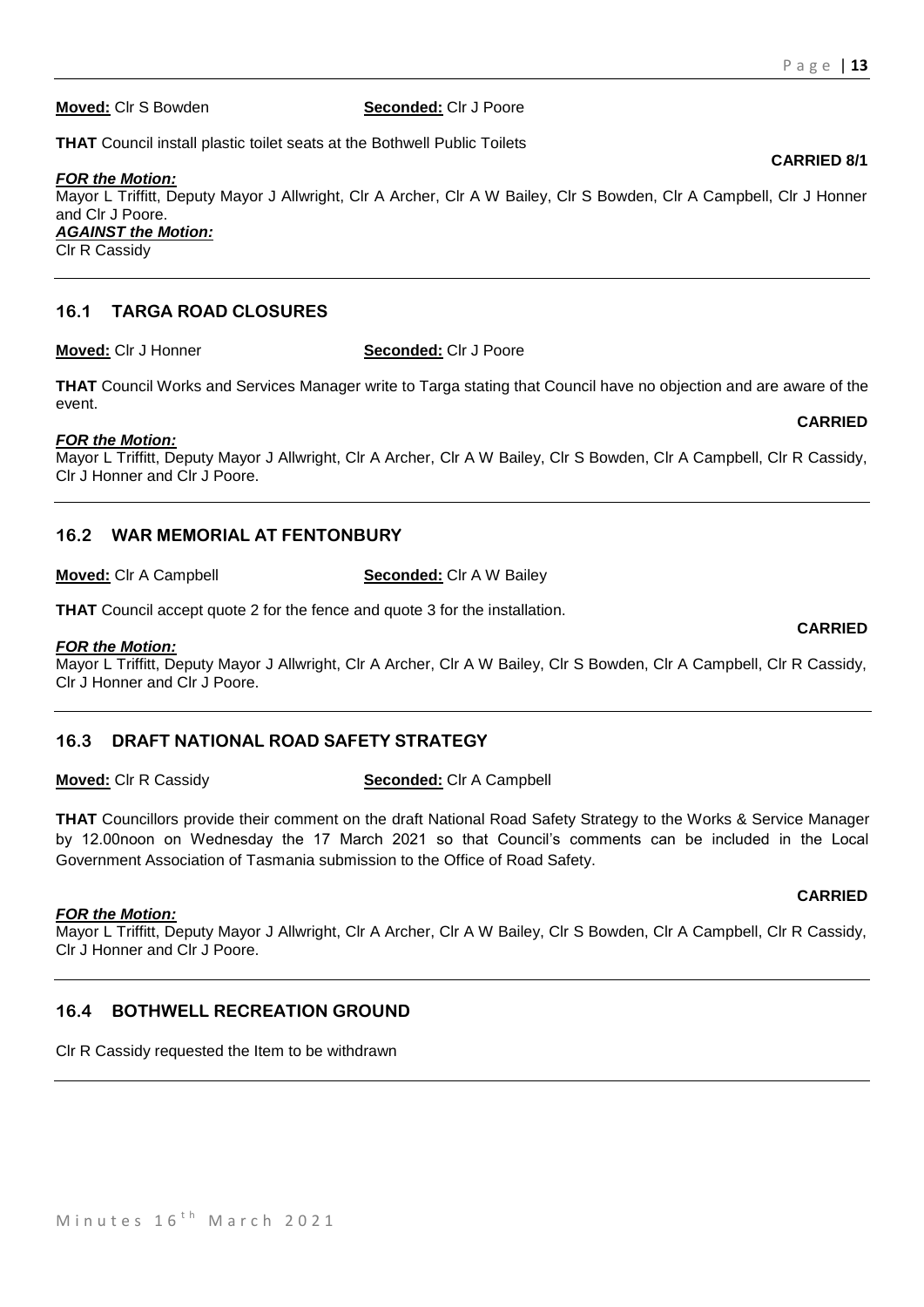# **16.5 COUNCIL SURPLUS PLANT**

**Moved:** Deputy Mayor J Allwright **Seconded:** Clr J Poore

**THAT** Council advertise the dog trailer bin and any other minor unused equipment for sale through their Facebook page, Highland digest and that the General Manger be approved to accept the highest price submitted.

#### *FOR the Motion:*

Mayor L Triffitt, Deputy Mayor J Allwright, Clr A Archer, Clr A W Bailey, Clr S Bowden, Clr A Campbell, Clr R Cassidy, Clr J Honner and Clr J Poore.

# **16.6 SAFE RURAL ROADS PROGRAM ELLENDALE ROAD**

**Moved:** Clr J Poore **Seconded:** Clr A W Bailey

**THAT** Council approve the General Manager to sign and seal the grant Deed

#### *FOR the Motion:*

Mayor L Triffitt, Deputy Mayor J Allwright, Clr A Archer, Clr A W Bailey, Clr S Bowden, Clr A Campbell, Clr R Cassidy, Clr J Honner and Clr J Poore.

*Jason Branch (Manager Works and Services) left the meeting at 1.33 p.m.*

# **17.0 ADMINISTRATION**

# **17.1 MOTION FROM AUDIT PANEL – ASSET MANAGEMENT PLAN**

**Moved:** Clr J Poore **Seconded:** Clr A Campbell

**THAT** a Council workshop be held on 27<sup>th</sup> April 2021 at Hamilton at 10.00 am. to discuss the Asset Management Plan prior to adopting the 21/22 budget.

#### *FOR the Motion:*

Mayor L Triffitt, Deputy Mayor J Allwright, Clr A Archer, Clr A W Bailey, Clr S Bowden, Clr A Campbell, Clr R Cassidy, Clr J Honner and Clr J Poore.

# **17.2 MOTION FROM AUDIT PANEL – AUDIT PLANEL ANNUAL WORK PLAN FOR NOVEMBER 2020 TO NOVEMBER 2022**

**Moved:** Clr J Honner **Seconded:** Clr R Cassidy

**THAT** the Audit Panel Annual Work Plan for November 20 – November 22 be approved.

#### *FOR the Motion:*

Mayor L Triffitt, Deputy Mayor J Allwright, Clr A Archer, Clr A W Bailey, Clr S Bowden, Clr A Campbell, Clr R Cassidy, Clr J Honner and Clr J Poore.

**CARRIED**

**CARRIED**

# **CARRIED**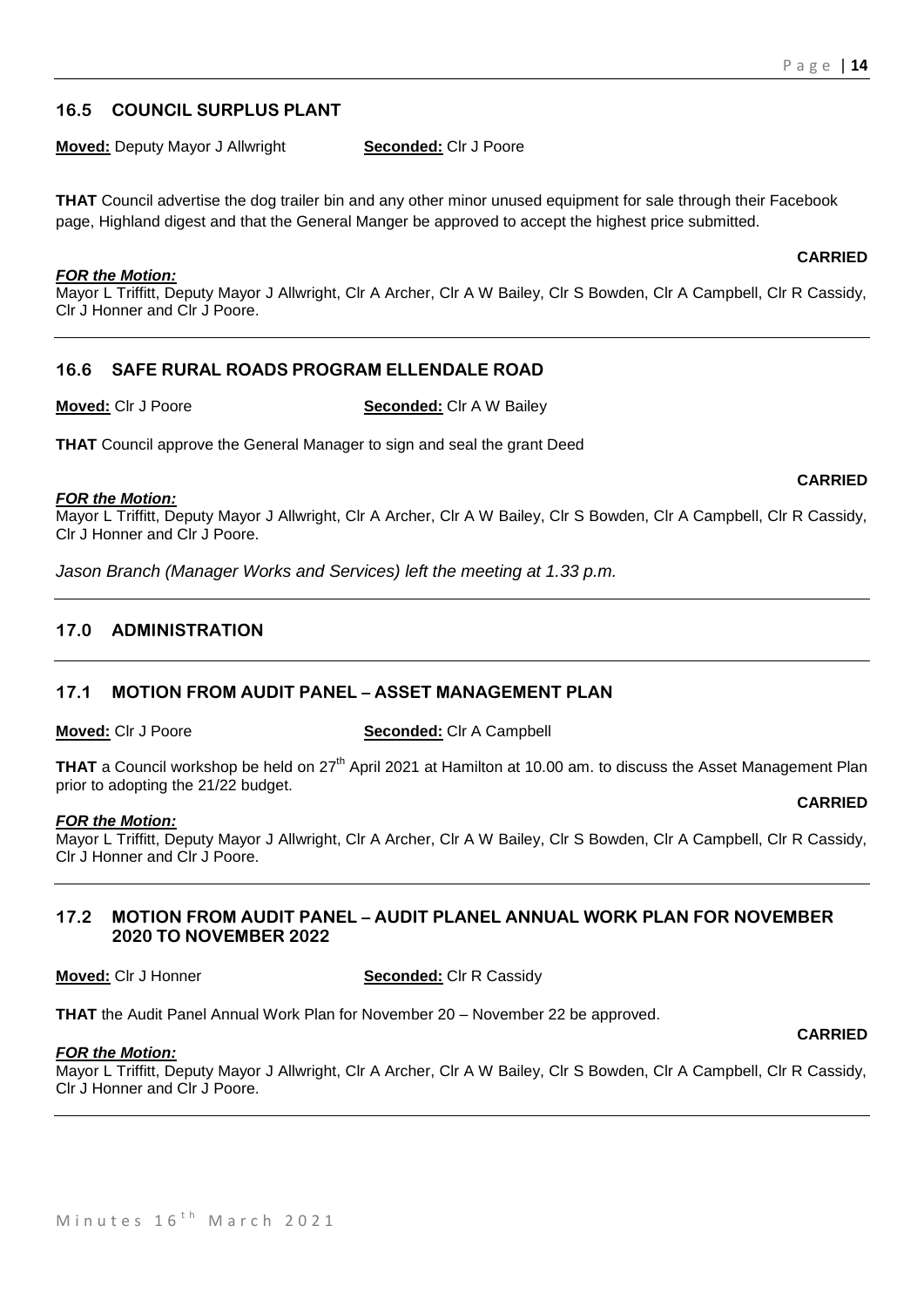# **17.3 RAISE THE AGE OF CRIMINAL RESPONSIBILITY IN TASMANIA**

**Noted**

# **17.4 TASMANIAN GOVERNMENT RADIO NETWORK (TasGRN) PROJECT**

**Noted**

# **17.5 LOCAL GOVERNMENT ASSOCIATION OF TASMANIA ANNUAL GENERAL MEETING 30 JUNE 2021 AND GENERAL MEETING 5 AUGUST 2021**

**Noted**

# **17.6 PROPOSAL FOR ST MARY THE VIRGIN ANGLICAN CHURCH, GRETNA**

**Moved:** Clr A Campbell **Seconded:** Clr J Poore

**THAT** Councillors arrive onsite on the 27<sup>th</sup> April 2021 at 9.00 a.m. for a site visit.

#### *FOR the Motion:*

Mayor L Triffitt, Deputy Mayor J Allwright, Clr A Archer, Clr A W Bailey, Clr S Bowden, Clr A Campbell, Clr R Cassidy, Clr J Honner and Clr J Poore.

# **17.7 LOCAL GOVERNMENT ASSOCIATION OF TASMANIA ANNUAL GENERAL MANAGEMENT COMMITTEE ELECTIONS**

**Noted**

# **17.8 COMMUNITY GRANT APPLICATION – CAMPDRAFTING TASMANIA INC**

**Moved:** Clr J Poore **Seconded:** Clr A W Bailey

**THAT** Council make a donation of \$300.00 to Campdrafting Tasmania Inc

# *FOR the Motion:*

Mayor L Triffitt, Deputy Mayor J Allwright, Clr A Archer, Clr A W Bailey, Clr S Bowden, Clr A Campbell, Clr R Cassidy, Clr J Honner and Clr J Poore.

# **17.9 POLICY NO 2017-46 RELATED PARTY DISCLOSURES POLICY**

**THAT** Council approve Policy No. 2017-46 Related Party Disclosures Policy.

# **CARRIED**

# *FOR the Motion:*

Mayor L Triffitt, Deputy Mayor J Allwright, Clr A Archer, Clr A W Bailey, Clr S Bowden, Clr A Campbell, Clr R Cassidy, Clr J Honner and Clr J Poore.

**Moved:** Clr J Honner **Seconded:** Clr R Cassidy

**CARRIED**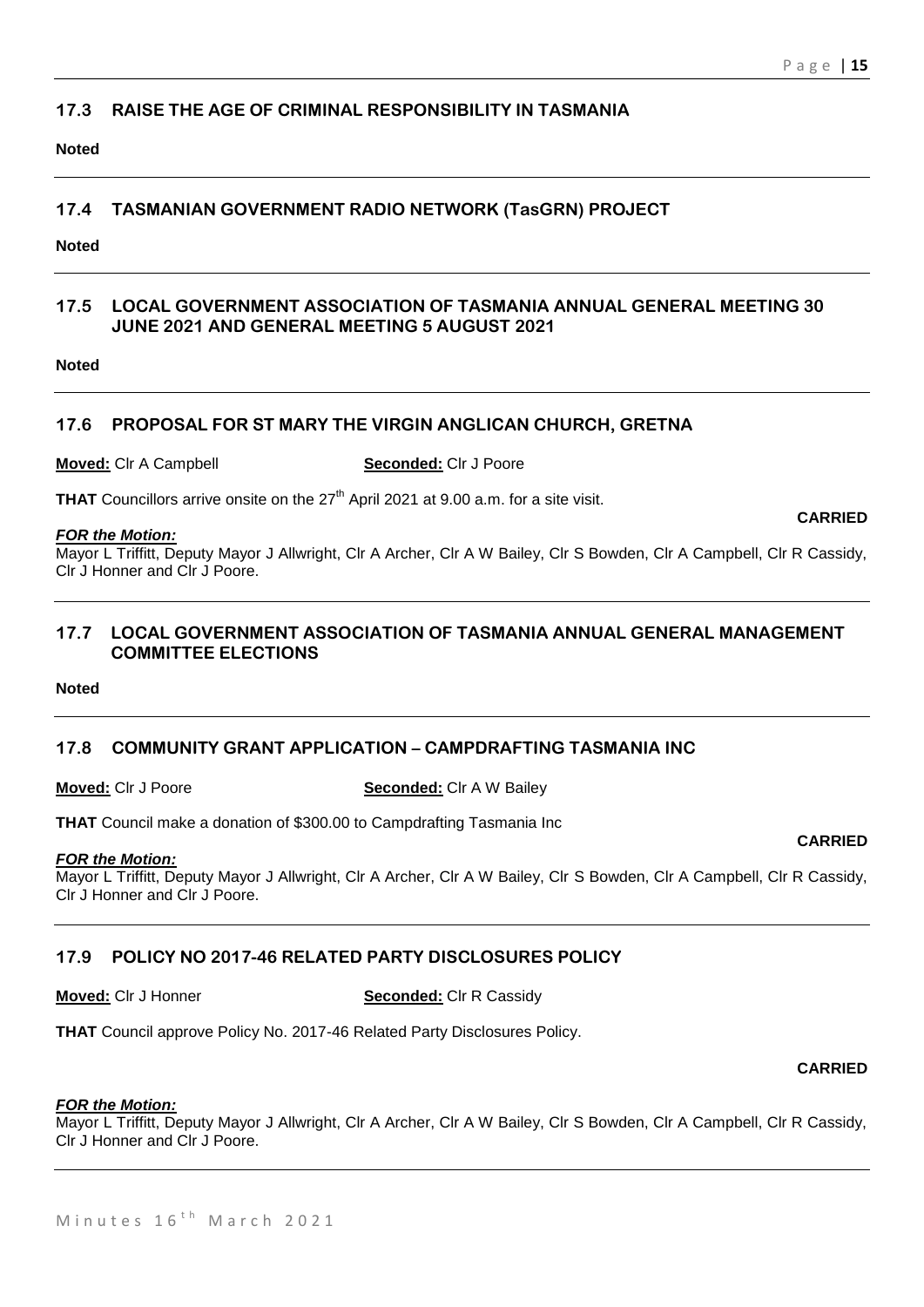# **17.10 COMMUNITY GRANT APPLICATION CENTRAL HIGHLANDS TASMANIA WILDLIFE GROUP**

**Moved:** Clr J Poore **Seconded:** Clr A W Bailey

**THAT** Council request further information regarding the following:

- Number of signs:
- Type and size of proposed signage;
- The location of each proposed sign;
- Approval from the property owner at each location;
- Approval from State Growth for each sign on the Highland Lakes Road, and
- Central Highlands Council planning approval for each sign.

#### *FOR the Motion:*

Mayor L Triffitt, Deputy Mayor J Allwright, Clr A Archer, Clr A W Bailey, Clr S Bowden, Clr A Campbell, Clr R Cassidy, Clr J Honner and Clr J Poore.

# **17.11 ANZAC DAY SERVICES**

**Moved:** Deputy Mayor J Allwright **Seconded:** Clr A W Bailey

**THAT** Council facilitates three COVID-19 safe Anzac Day Services for 2021, be held at Gretna, Bothwell and Hamilton

#### *FOR the Motion:*

Deputy Mayor J Allwright, Clr A Archer, Clr A W Bailey, Clr S Bowden and Clr J Honner *AGAINST the Motion:* Clr J Poore, Clr R Cassidy, Clr A Campbell, Mayor L Triffitt

#### **AMENDMENT TO THE MOTION**

**Moved:** Clr J Poore **Seconded:** Clr R Cassidy

**THAT** the Central Highlands Council do not hold any Anzac Day Services for 2021 due to COVID-19

**CARRIED 5/4**

**CARRIED 5/4**

*FOR the Motion:* Clr J Poore, Clr R Cassidy, Clr A Campbell, Mayor L Triffitt and Clr A W Bailey *AGAINST the Motion:* Deputy Mayor J Allwright, Clr A Archer, Clr S Bowden and Clr J Honner

# **17.12 COMMUNITY RELATIONS REPORT DECEMBER 2020 TO FEBRUARY 2021**

#### **Noted**

# **17.13 ELECTED MEMBER'S PROFESSIONAL DEVELOPMENT WEEKEND – UPDATE**

Clr A Campbell provided Councillors with an update with regard to the Elected Members Professional Development weekend that she recently attended.

# **17.14 DR GARDNER**

*Resolved* to ask Dr Gardner along to morning tea at the April 2021 Ordinary Council Meeting at Bothwell.